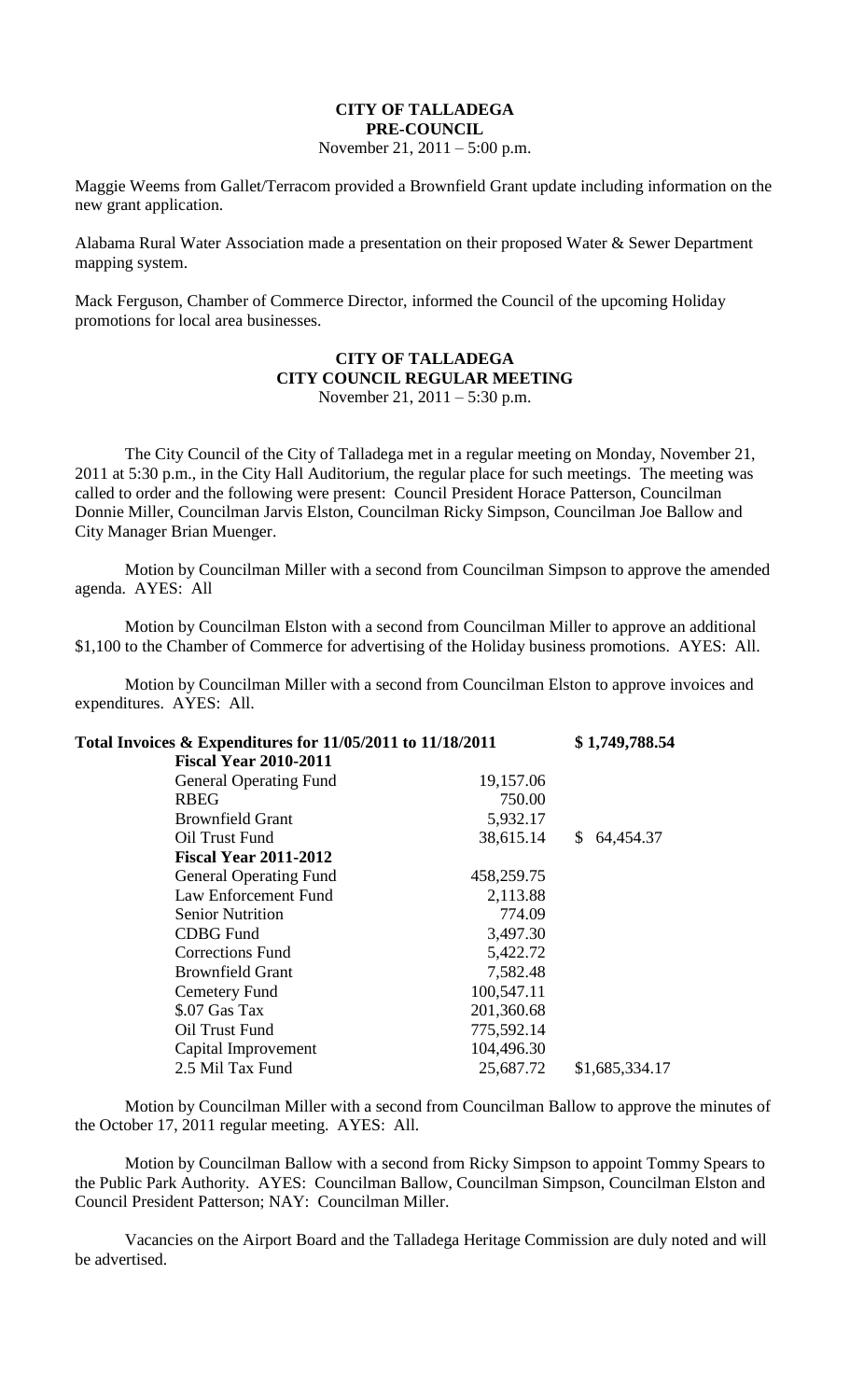The Government Finance Officers Association has again awarded a Certificate of Achievement for Excellence in Financial Reporting to the City of Talladega's Finance Department. Finance Director Teri St. James stated that this award was for the City's Comprehensive Annual Report and it was the second year in a row that the City had received the award.

**Ordinance #1714** amending the Business License Code to include a penalty for non-payment of taxes to comprise of a lien on real and personal property of owners for the amount of taxes due and a \$100 administrative fee.

Motion by Councilman Miller with a second from Councilman Simpson for immediate consideration of Ordinance #1714. Roll Call. AYES: All

Motion by Councilman Elston with a second from Councilman Ballow for reading of the heading only of Ordinance #1714. Roll Call. AYES: All

Motion by Councilman Simpson with a second from Councilman Miller for approval of Ordinance #1714. Roll Call. AYES: All.

**Ordinance #1714** amending the sales and use tax code to include a penalty for non-payment of taxes to comprise of a lien on real and personal property of owners for the amount of taxes due and a \$100 administrative fee.

Motion by Councilman Miller with a second from Councilman Elston for immediate consideration of Ordinance #1714. Roll Call. AYES: All

Motion by Councilman Elston with a second from Councilman Simpson for reading of the heading only of Ordinance #1714. Roll Call. AYES: All

Motion by Councilman Elston with a second from Councilman Ballow for approval of Ordinance #1714. Roll Call. AYES: All.

**Ordinance #1715** amending the rental and lease tax code to include a penalty for non-payment of taxes to comprise of a lien on real and personal property of owners for the amount of taxes due and a \$100 administrative fee.

Motion by Councilman Simpson with a second from Councilman Ballow for immediate consideration of Ordinance #1715. Roll Call. AYES: All

Motion by Councilman Simpson with a second from Councilman Ballow for reading of the heading only of Ordinance #1715. Roll Call. AYES: All

Motion by Councilman Elston with a second from Councilman Ballow for approval of Ordinance #1715. Roll Call. AYES: All.

**Ordinance #1716** amending the lodging tax code to include a penalty for non-payment of taxes to comprise of a lien on real and personal property of owners for the amount of taxes due and a \$100 administrative fee.

Motion by Councilman Elston with a second from Councilman Simpson for immediate consideration of Ordinance #1716. Roll Call. AYES: All

Motion by Councilman Elston with a second from Councilman Miller for reading of the heading only of Ordinance #1716. Roll Call. AYES: All

Motion by Councilman Ballow with a second from Councilman Elston for approval of Ordinance #1716. Roll Call. AYES: All.

**Ordinance #1717** repealing Ordinance No. 1707 and adopting the official annual budget for fiscal year 2012.

Motion by Councilman Miller with a second from Councilman Ballow for immediate consideration of Ordinance #1717. Roll Call. AYES: All

Motion by Councilman Elston with a second from Councilman Simpson for reading of the heading only of Ordinance #1717. Roll Call. AYES: All

Motion by Councilman Miller with a second from Councilman Ballow for approval of Ordinance #1717. Roll Call. AYES: All.

**Resolution #2363** authorizing application for FY2011-2012 Brownfield Program for \$400,000 with matching City funds of \$25,000 cash and \$31,000 in employee services.